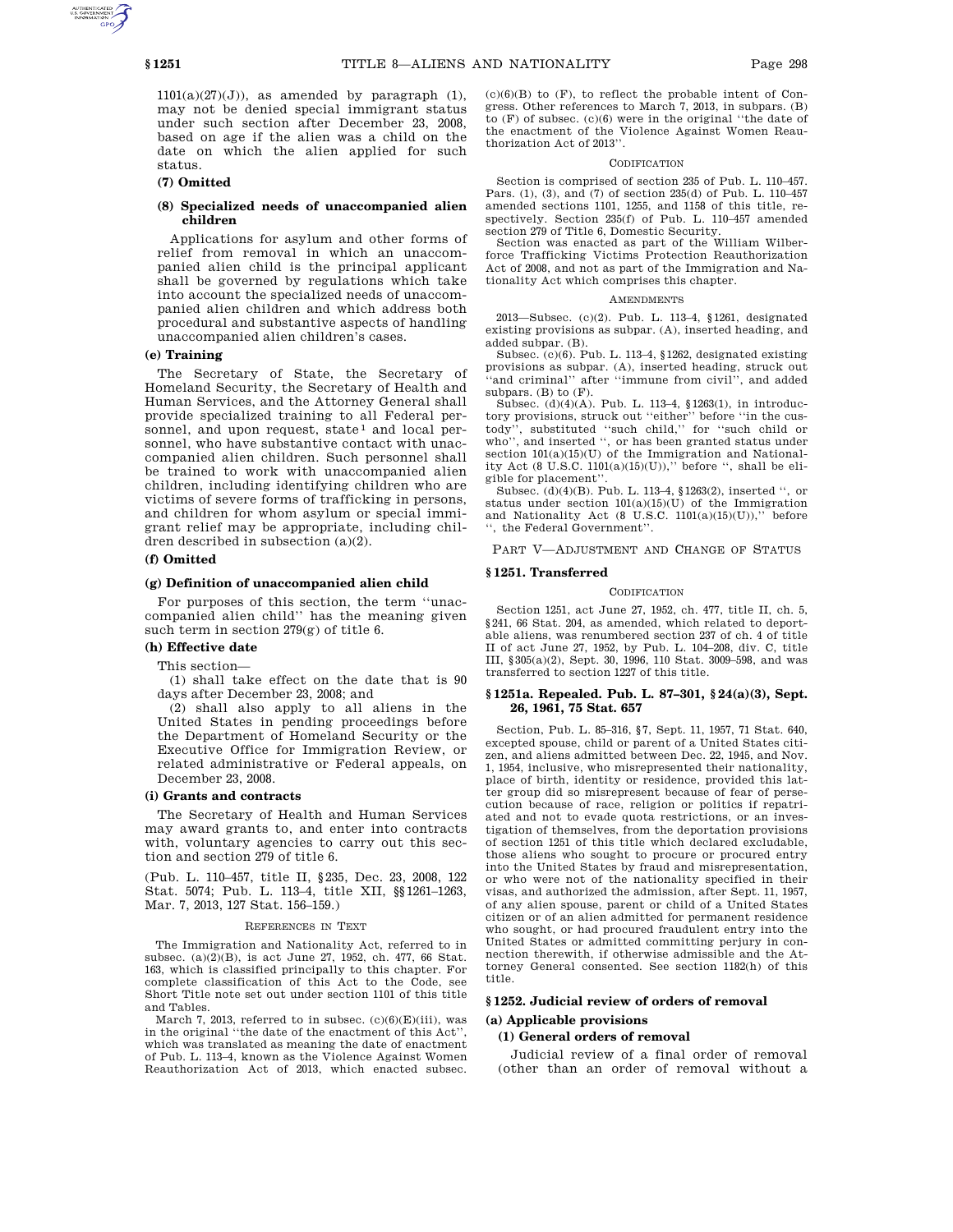hearing pursuant to section  $1225(b)(1)$  of this title) is governed only by chapter 158 of title 28, except as provided in subsection (b) and except that the court may not order the taking of additional evidence under section 2347(c) of such title.

# **(2) Matters not subject to judicial review (A) Review relating to section 1225(b)(1)**

Notwithstanding any other provision of law (statutory or nonstatutory), including section 2241 of title 28, or any other habeas corpus provision, and sections 1361 and 1651 of such title, no court shall have jurisdiction to review—

(i) except as provided in subsection (e), any individual determination or to entertain any other cause or claim arising from or relating to the implementation or operation of an order of removal pursuant to section 1225(b)(1) of this title,

(ii) except as provided in subsection (e), a decision by the Attorney General to invoke the provisions of such section,

(iii) the application of such section to individual aliens, including the determination made under section  $1225(b)(1)(B)$  of this title, or

(iv) except as provided in subsection (e), procedures and policies adopted by the Attorney General to implement the provisions of section  $1225(b)(1)$  of this title.

# **(B) Denials of discretionary relief**

Notwithstanding any other provision of law (statutory or nonstatutory), including section 2241 of title 28, or any other habeas corpus provision, and sections 1361 and 1651 of such title, and except as provided in subparagraph (D), and regardless of whether the judgment, decision, or action is made in removal proceedings, no court shall have jurisdiction to review—

(i) any judgment regarding the granting of relief under section 1182(h), 1182(i), 1229b, 1229c, or 1255 of this title, or

(ii) any other decision or action of the Attorney General or the Secretary of Homeland Security the authority for which is specified under this subchapter to be in the discretion of the Attorney General or the Secretary of Homeland Security, other than the granting of relief under section 1158(a) of this title.

## **(C) Orders against criminal aliens**

Notwithstanding any other provision of law (statutory or nonstatutory), including section 2241 of title 28, or any other habeas corpus provision, and sections 1361 and 1651 of such title, and except as provided in subparagraph (D), no court shall have jurisdiction to review any final order of removal against an alien who is removable by reason of having committed a criminal offense covered in section  $1182(a)(2)$  or  $1227(a)(2)(A)(iii)$ , (B), (C), or (D) of this title, or any offense covered by section  $1227(a)(2)(A)(ii)$  of this title for which both predicate offenses are, without regard to their date of commission, otherwise covered by section  $1227(a)(2)(A)(i)$ of this title.

## **(D) Judicial review of certain legal claims**

Nothing in subparagraph (B) or (C), or in any other provision of this chapter (other than this section) which limits or eliminates judicial review, shall be construed as precluding review of constitutional claims or questions of law raised upon a petition for review filed with an appropriate court of appeals in accordance with this section.

## **(3) Treatment of certain decisions**

No alien shall have a right to appeal from a decision of an immigration judge which is based solely on a certification described in section  $1229a(c)(1)(B)$  of this title.

## **(4) Claims under the United Nations Convention**

Notwithstanding any other provision of law (statutory or nonstatutory), including section 2241 of title 28, or any other habeas corpus provision, and sections 1361 and 1651 of such title, a petition for review filed with an appropriate court of appeals in accordance with this section shall be the sole and exclusive means for judicial review of any cause or claim under the United Nations Convention Against Torture and Other Forms of Cruel, Inhuman, or Degrading Treatment or Punishment, except as provided in subsection (e).

#### **(5) Exclusive means of review**

Notwithstanding any other provision of law (statutory or nonstatutory), including section 2241 of title 28, or any other habeas corpus provision, and sections 1361 and 1651 of such title, a petition for review filed with an appropriate court of appeals in accordance with this section shall be the sole and exclusive means for judicial review of an order of removal entered or issued under any provision of this chapter, except as provided in subsection (e). For purposes of this chapter, in every provision that limits or eliminates judicial review or jurisdiction to review, the terms ''judicial review'' and ''jurisdiction to review'' include habeas corpus review pursuant to section 2241 of title 28, or any other habeas corpus provision, sections 1361 and 1651 of such title, and review pursuant to any other provision of law (statutory or nonstatutory).

#### **(b) Requirements for review of orders of removal**

With respect to review of an order of removal under subsection  $(a)(1)$ , the following requirements apply:

# **(1) Deadline**

The petition for review must be filed not later than 30 days after the date of the final order of removal.

## **(2) Venue and forms**

The petition for review shall be filed with the court of appeals for the judicial circuit in which the immigration judge completed the proceedings. The record and briefs do not have to be printed. The court of appeals shall review the proceeding on a typewritten record and on typewritten briefs.

# **(3) Service**

## **(A) In general**

The respondent is the Attorney General. The petition shall be served on the Attorney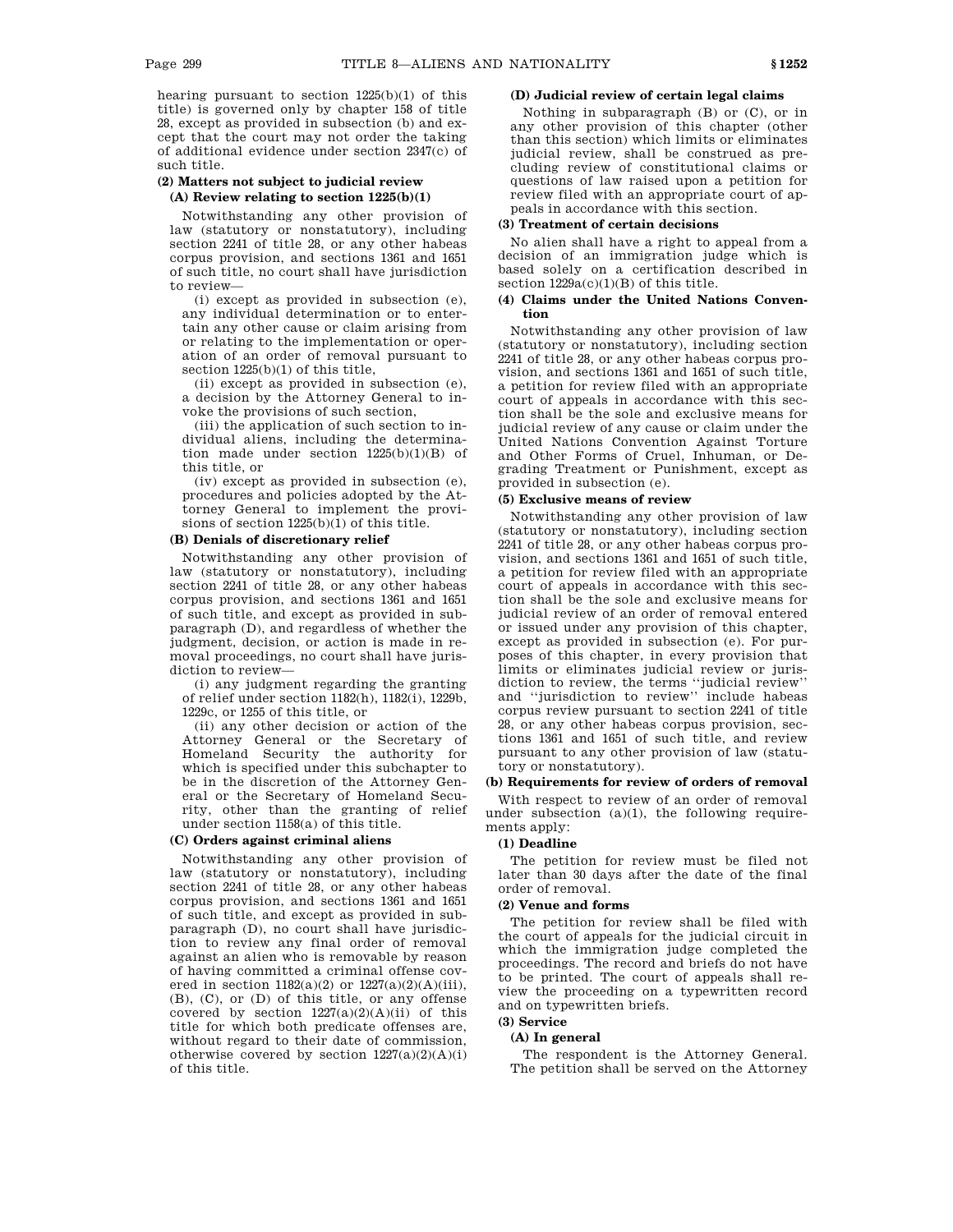General and on the officer or employee of the Service in charge of the Service district in which the final order of removal under section 1229a of this title was entered.

# **(B) Stay of order**

Service of the petition on the officer or employee does not stay the removal of an alien pending the court's decision on the petition, unless the court orders otherwise.

# **(C) Alien's brief**

The alien shall serve and file a brief in connection with a petition for judicial review not later than 40 days after the date on which the administrative record is available, and may serve and file a reply brief not later than 14 days after service of the brief of the Attorney General, and the court may not extend these deadlines except upon motion for good cause shown. If an alien fails to file a brief within the time provided in this paragraph, the court shall dismiss the appeal unless a manifest injustice would result.

## **(4) Scope and standard for review**

Except as provided in paragraph  $(5)(B)$ -

(A) the court of appeals shall decide the petition only on the administrative record on which the order of removal is based,

(B) the administrative findings of fact are conclusive unless any reasonable adjudicator would be compelled to conclude to the contrary,

(C) a decision that an alien is not eligible for admission to the United States is conclusive unless manifestly contrary to law, and

(D) the Attorney General's discretionary judgment whether to grant relief under section 1158(a) of this title shall be conclusive unless manifestly contrary to the law and an abuse of discretion.

No court shall reverse a determination made by a trier of fact with respect to the availability of corroborating evidence, as described in section  $1158(b)(1)(B)$ ,  $1229a(c)(4)(B)$ , or 1231(b)(3)(C) of this title, unless the court finds, pursuant to subsection (b)(4)(B), that a reasonable trier of fact is compelled to conclude that such corroborating evidence is unavailable.

#### **(5) Treatment of nationality claims**

## **(A) Court determination if no issue of fact**

If the petitioner claims to be a national of the United States and the court of appeals finds from the pleadings and affidavits that no genuine issue of material fact about the petitioner's nationality is presented, the court shall decide the nationality claim.

## **(B) Transfer if issue of fact**

If the petitioner claims to be a national of the United States and the court of appeals finds that a genuine issue of material fact about the petitioner's nationality is presented, the court shall transfer the proceeding to the district court of the United States for the judicial district in which the petitioner resides for a new hearing on the nationality claim and a decision on that claim as if an action had been brought in the district court under section 2201 of title 28.

# **(C) Limitation on determination**

The petitioner may have such nationality claim decided only as provided in this paragraph.

## **(6) Consolidation with review of motions to reopen or reconsider**

When a petitioner seeks review of an order under this section, any review sought of a motion to reopen or reconsider the order shall be consolidated with the review of the order.

# **(7) Challenge to validity of orders in certain criminal proceedings**

## **(A) In general**

If the validity of an order of removal has not been judicially decided, a defendant in a criminal proceeding charged with violating section 1253(a) of this title may challenge the validity of the order in the criminal proceeding only by filing a separate motion before trial. The district court, without a jury, shall decide the motion before trial.

## **(B) Claims of United States nationality**

If the defendant claims in the motion to be a national of the United States and the district court finds that—

(i) no genuine issue of material fact about the defendant's nationality is presented, the court shall decide the motion only on the administrative record on which the removal order is based and the administrative findings of fact are conclusive if supported by reasonable, substantial, and probative evidence on the record considered as a whole; or

(ii) a genuine issue of material fact about the defendant's nationality is presented, the court shall hold a new hearing on the nationality claim and decide that claim as if an action had been brought under section 2201 of title 28.

The defendant may have such nationality claim decided only as provided in this subparagraph.

## **(C) Consequence of invalidation**

If the district court rules that the removal order is invalid, the court shall dismiss the indictment for violation of section 1253(a) of this title. The United States Government may appeal the dismissal to the court of appeals for the appropriate circuit within 30 days after the date of the dismissal.

# **(D) Limitation on filing petitions for review**

The defendant in a criminal proceeding under section 1253(a) of this title may not file a petition for review under subsection (a) during the criminal proceeding.

## **(8) Construction**

## This subsection—

(A) does not prevent the Attorney General, after a final order of removal has been issued, from detaining the alien under section 1231(a) of this title;

(B) does not relieve the alien from complying with section 1231(a)(4) of this title and section  $1253(g)^1$  of this title; and

<sup>1</sup>See References in Text note below.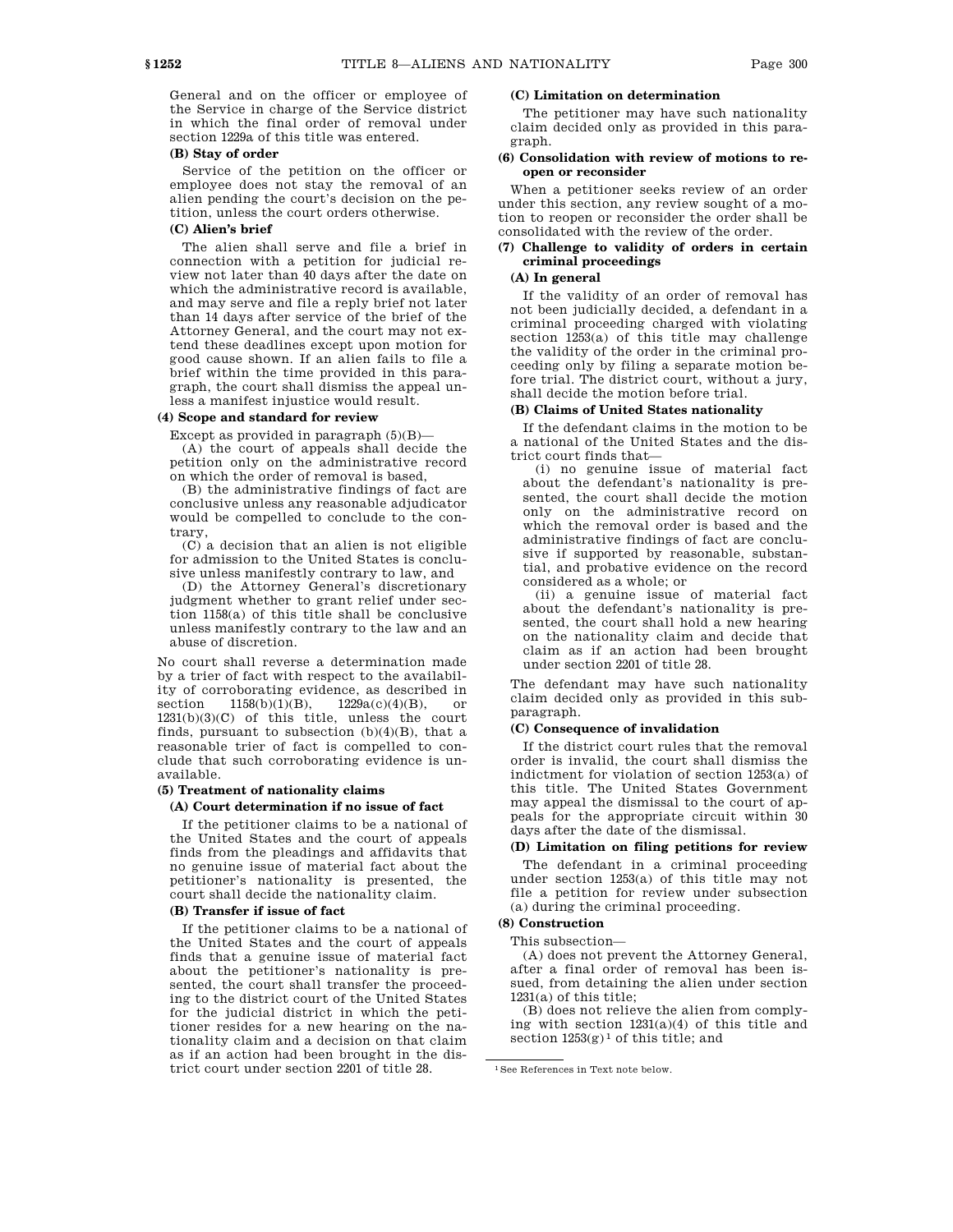(C) does not require the Attorney General to defer removal of the alien.

## **(9) Consolidation of questions for judicial review**

Judicial review of all questions of law and fact, including interpretation and application of constitutional and statutory provisions, arising from any action taken or proceeding brought to remove an alien from the United States under this subchapter shall be available only in judicial review of a final order under this section. Except as otherwise provided in this section, no court shall have jurisdiction, by habeas corpus under section 2241 of title 28 or any other habeas corpus provision, by section 1361 or 1651 of such title, or by any other provision of law (statutory or nonstatutory), to review such an order or such questions of law or fact.

# **(c) Requirements for petition**

A petition for review or for habeas corpus of an order of removal—

(1) shall attach a copy of such order, and

(2) shall state whether a court has upheld the validity of the order, and, if so, shall state the name of the court, the date of the court's ruling, and the kind of proceeding.

## **(d) Review of final orders**

A court may review a final order of removal only if—

(1) the alien has exhausted all administrative remedies available to the alien as of right, and

(2) another court has not decided the validity of the order, unless the reviewing court finds that the petition presents grounds that could not have been presented in the prior judicial proceeding or that the remedy provided by the prior proceeding was inadequate or ineffective to test the validity of the order.

## **(e) Judicial review of orders under section 1225(b)(1)**

# **(1) Limitations on relief**

Without regard to the nature of the action or claim and without regard to the identity of the party or parties bringing the action, no court may—

(A) enter declaratory, injunctive, or other equitable relief in any action pertaining to an order to exclude an alien in accordance with section  $1225(b)(1)$  of this title except as specifically authorized in a subsequent paragraph of this subsection, or

(B) certify a class under Rule 23 of the Federal Rules of Civil Procedure in any action for which judicial review is authorized under a subsequent paragraph of this subsection.

## **(2) Habeas corpus proceedings**

Judicial review of any determination made under section 1225(b)(1) of this title is available in habeas corpus proceedings, but shall be limited to determinations of—

(A) whether the petitioner is an alien,

(B) whether the petitioner was ordered removed under such section, and

(C) whether the petitioner can prove by a preponderance of the evidence that the petitioner is an alien lawfully admitted for permanent residence, has been admitted as a refugee under section 1157 of this title, or has been granted asylum under section 1158 of this title, such status not having been terminated, and is entitled to such further inquiry as prescribed by the Attorney General pursuant to section  $1225(b)(1)(C)$  of this title.

## **(3) Challenges on validity of the system (A) In general**

Judicial review of determinations under section 1225(b) of this title and its implementation is available in an action instituted in the United States District Court for the District of Columbia, but shall be limited to determinations of—

(i) whether such section, or any regulation issued to implement such section, is constitutional; or

(ii) whether such a regulation, or a written policy directive, written policy guideline, or written procedure issued by or under the authority of the Attorney General to implement such section, is not consistent with applicable provisions of this subchapter or is otherwise in violation of law.

# **(B) Deadlines for bringing actions**

Any action instituted under this paragraph must be filed no later than 60 days after the date the challenged section, regulation, directive, guideline, or procedure described in clause (i) or (ii) of subparagraph (A) is first implemented.

## **(C) Notice of appeal**

A notice of appeal of an order issued by the District Court under this paragraph may be filed not later than 30 days after the date of issuance of such order.

# **(D) Expeditious consideration of cases**

It shall be the duty of the District Court, the Court of Appeals, and the Supreme Court of the United States to advance on the docket and to expedite to the greatest possible extent the disposition of any case considered under this paragraph.

# **(4) Decision**

In any case where the court determines that the petitioner—

(A) is an alien who was not ordered removed under section 1225(b)(1) of this title, or

(B) has demonstrated by a preponderance of the evidence that the alien is an alien lawfully admitted for permanent residence, has been admitted as a refugee under section 1157 of this title, or has been granted asylum under section 1158 of this title, the court may order no remedy or relief other than to require that the petitioner be provided a hearing in accordance with section 1229a of this title. Any alien who is provided a hearing under section 1229a of this title pursuant to this paragraph may thereafter obtain judicial review of any resulting final order of removal pursuant to subsection (a)(1).

## **(5) Scope of inquiry**

In determining whether an alien has been ordered removed under section 1225(b)(1) of this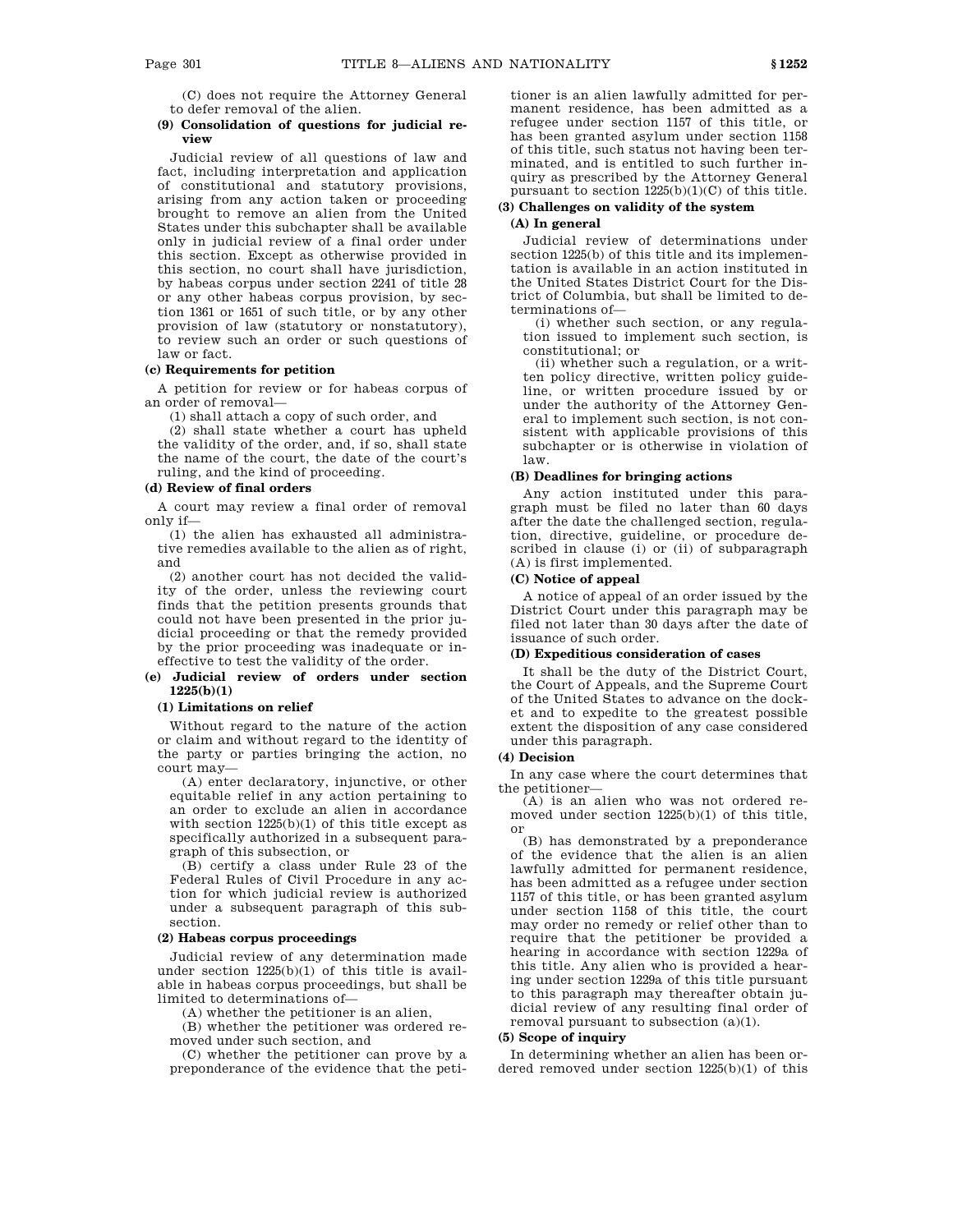title, the court's inquiry shall be limited to whether such an order in fact was issued and whether it relates to the petitioner. There shall be no review of whether the alien is actually inadmissible or entitled to any relief from removal.

## **(f) Limit on injunctive relief**

# **(1) In general**

Regardless of the nature of the action or claim or of the identity of the party or parties bringing the action, no court (other than the Supreme Court) shall have jurisdiction or authority to enjoin or restrain the operation of the provisions of part IV of this subchapter, as amended by the Illegal Immigration Reform and Immigrant Responsibility Act of 1996, other than with respect to the application of such provisions to an individual alien against whom proceedings under such part have been initiated.

## **(2) Particular cases**

Notwithstanding any other provision of law, no court shall enjoin the removal of any alien pursuant to a final order under this section unless the alien shows by clear and convincing evidence that the entry or execution of such order is prohibited as a matter of law.

# **(g) Exclusive jurisdiction**

Except as provided in this section and notwithstanding any other provision of law (statutory or nonstatutory), including section 2241 of title 28, or any other habeas corpus provision, and sections 1361 and 1651 of such title, no court shall have jurisdiction to hear any cause or claim by or on behalf of any alien arising from the decision or action by the Attorney General to commence proceedings, adjudicate cases, or execute removal orders against any alien under this chapter.

(June 27, 1952, ch. 477, title II, ch. 5, §242, 66 Stat. 208; Sept. 3, 1954, ch. 1263, §17, 68 Stat. 1232; Pub. L. 97–116, §18(h)(1), Dec. 29, 1981, 95 Stat. 1620; Pub. L. 98–473, title II, §220(b), Oct. 12, 1984, 98 Stat. 2028; Pub. L. 99–603, title VII, §701, Nov. 6, 1986, 100 Stat. 3445; Pub. L. 100–525, §9(n), Oct. 24, 1988, 102 Stat. 2620; Pub. L. 100–690, title VII, §7343(a), Nov. 18, 1988, 102 Stat. 4470; Pub. L. 101–649, title V, §§504(a), 545(e), title VI, §603(b)(2), Nov. 29, 1990, 104 Stat. 5049, 5066, 5085; Pub. L. 102–232, title III, §§306(a)(4), (c)(7), 307(m)(2), 309(b)(9), Dec. 12, 1991, 105 Stat. 1751, 1753, 1757, 1759; Pub. L. 103–322, title II, §20301(a), title XIII, §130001(a), Sept. 13, 1994, 108 Stat. 1823, 2023; Pub. L. 103–416, title II, §§219(h), 224(b), Oct. 25, 1994, 108 Stat. 4317, 4324; Pub. L. 104–132, title IV, §§436(a), (b)(1), 438(a), 440(c), (h), Apr. 24, 1996, 110 Stat. 1275, 1277, 1279; Pub. L. 104–208, div. C, title III,  $\S 306(a)$ , (d),  $308(g)(10)(H)$ ,  $371(b)(6)$ , Sept. 30, 1996, 110 Stat. 3009–607, 3009–612, 3009–625, 3009–645; Pub. L. 109–13, div. B, title I, §§101(e), (f), 106(a), May 11, 2005, 119 Stat. 305, 310.)

#### REFERENCES IN TEXT

This chapter, referred to in subsecs. (a)(2)(D), (5), and (g), was in the original, ''this Act'', meaning act June 27, 1952, ch. 477, 66 Stat. 163, known as the Immigration and Nationality Act, which is classified principally to this chapter. For complete classification of this Act to

the Code, see Short Title note set out under section 1101 of this title and Tables.

Section 1253 of this title, referred to in subsec.  $(b)(8)(B)$ , was amended generally by Pub. L. 104–208, div. C, title III, §307(a), Sept. 30, 1996, 110 Stat. 3009–612, and, as so amended, no longer contains a subsec. (g). Provisions similar to those contained in former subsec. (g) of section 1253 are now contained in subsec. (d) of section 1253.

Rule 23 of the Federal Rules of Civil Procedure, referred to in subsec.  $(e)(1)(B)$ , is set out in the Appendix to Title 28, Judiciary and Judicial Procedure.

The Illegal Immigration Reform and Immigrant Responsibility Act of 1996, referred to in subsec.  $(f)(1)$ , is div. C of Pub. L. 104–208, Sept. 30, 1996, 110 Stat. 3009–546. For complete classification of this Act to the Code, see Short Title of 1996 Amendment note set out under section 1101 of this title and Tables.

#### **AMENDMENTS**

2005—Subsec. (a)(2)(A). Pub. L. 109–13, §106(a)(1)(A)(i), inserted ''(statutory or nonstatutory), including section 2241 of title 28, or any other habeas corpus provision, and sections 1361 and 1651 of such title'' after ''Notwithstanding any other provision of law'' in introductory provisions.

Subsec. (a)(2)(B). Pub. L. 109-13,  $$106(a)(1)(A)(ii)$ , inserted ''(statutory or nonstatutory), including section 2241 of title 28, or any other habeas corpus provision, and sections 1361 and 1651 of such title, and except as provided in subparagraph (D)'' after ''Notwithstanding any other provision of law'' in introductory provisions. Pub. L. 109–13, §101(f)(2), inserted ''and regardless of whether the judgment, decision, or action is made in removal proceedings,'' before ''no court shall'' in introductory provisions.

Subsec. (a)(2)(B)(ii). Pub. L. 109–13, §101(f)(1), inserted "or the Secretary of Homeland Security" after "Attorney General'' in two places.

Subsec. (a)(2)(C). Pub. L. 109–13,  $$106(a)(1)(A)(ii)$ , inserted ''(statutory or nonstatutory), including section 2241 of title 28, or any other habeas corpus provision, and sections 1361 and 1651 of such title, and except as provided in subparagraph (D)'' after ''Notwithstanding any other provision of law'

Subsec. (a)(2)(D). Pub. L. 109–13, §106(a)(1)(A)(iii), added subpar. (D).

Subsec. (a)(4), (5). Pub. L. 109–13, §106(a)(1)(B), added pars. (4) and (5).

Subsec. (b)(4). Pub. L. 109–13, §101(e), added concluding provisions.

Subsec. (b)(9). Pub. L. 109–13, §106(a)(2), inserted at end ''Except as otherwise provided in this section, no court shall have jurisdiction, by habeas corpus under section 2241 of title 28 or any other habeas corpus provision, by section 1361 or 1651 of such title, or by any other provision of law (statutory or nonstatutory), to review such an order or such questions of law or fact.''

Subsec. (g). Pub. L. 109–13, §106(a)(3), inserted ''(statutory or nonstatutory), including section 2241 of title 28, or any other habeas corpus provision, and sections 1361 and 1651 of such title'' after "notwithstanding any after "notwithstanding any other provision of law''.

1996—Pub. L. 104–208, §306(a)(2), amended section generally, substituting subsecs. (a) to (g) relating to judicial review of orders of removal for former subsecs. (a) to (i) relating to apprehension and deportation of aliens.

Subsec. (a)(2). Pub. L. 104–132, §440(c)(2), struck out subpar. (B) which read as follows: ''The Attorney General may not release from custody any lawfully admitted alien who has been convicted of an aggravated felony, either before or after a determination of deportability, unless the alien demonstrates to the satisfaction of the Attorney General that such alien is not a threat to the community and that the alien is likely to appear before any scheduled hearings.''

Pub. L. 104–132, §440(c)(1)(C), struck out ''but subject to subparagraph (B)'' before '', the Attorney General shall not release''.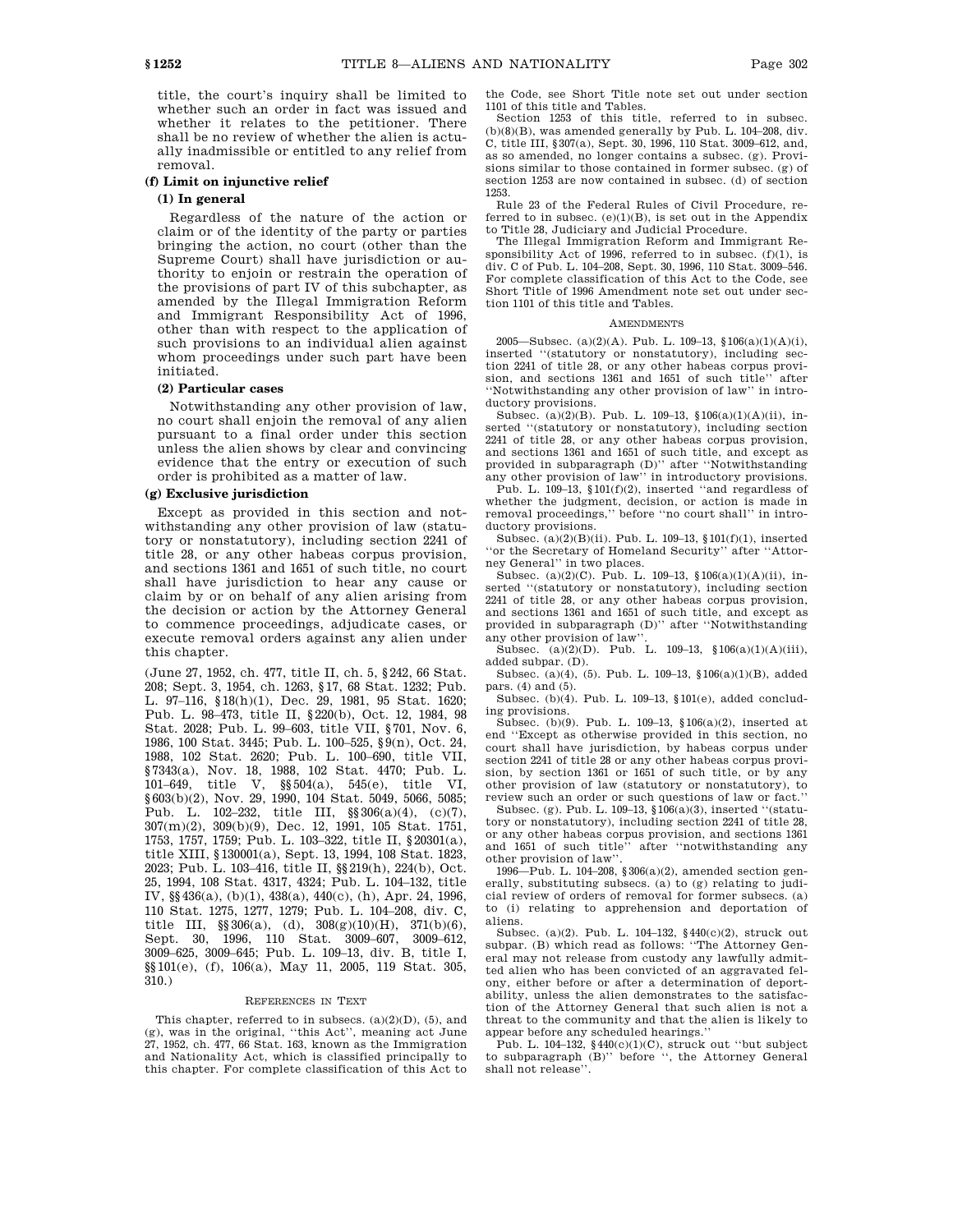Pub. L. 104–132, §440(c)(1)(B), as amended by Pub. L. 104–208, §§306(d), 308(g)(10)(H), substituted ''any criminal offense covered in section 1251(a)(2)(A)(iii), (B), (C), or (D) of this title, or any offense covered by section  $1227(a)(2)(A)(ii)$  of this title for which both predicate offenses are, without regard to the date of their commission, otherwise covered by section  $1227(a)(2)(A)(i)$  of this title'' for ''an aggravated felony upon release of the alien (regardless of whether or not such release is on parole, supervised release, or probation, and regardless of the possibility of rearrest or further confinement in respect of the same offense).

Pub. L.  $104-132$ , §440(c)(1)(A), substituted "(2) The Attorney'' for ''(2)(A) The Attorney''.

Subsec. (b). Pub. L. 104–208, §371(b)(6), substituted ''An immigration judge'' for ''A special inquiry officer'', ''an immigration judge'' for ''a special inquiry of-ficer'' in two places, and ''immigration judge'' for ''special inquiry officer'' wherever appearing.

Pub. L. 104–132, §436(a), inserted before period at end of second sentence ''; except that nothing in this subsection shall preclude the Attorney General from authorizing proceedings by electronic or telephonic media (with the consent of the alien) or, where waived or

agreed to by the parties, in the absence of the alien''.<br>Subsec. (c)(1). Pub. L. 104–132,  $\{440(h)(1),$  designated existing provisions of subsec. (c) as par. (1) and substituted ''Subject to paragraph (2), when a final order'' for ''When a final order''.

Subsec. (c)(2). Pub. L. 104–132, §440(h)(2), as amended by Pub. L. 104–208, §§306(d), 308(g)(10)(H), added par. (2). Subsec. (h). Pub. L. 104–132, §438(a), amended subsec.

(h) generally, restating prior single par. as par. (1) and adding pars. (2) and (3) authorizing the Attorney General to deport an alien prior to the completion of a sentence of imprisonment and requiring notice to deported

aliens of penalties for reentry. Subsec. (i). Pub. L. 104–132, §436(b)(1), inserted at end ''Nothing in this subsection shall be construed to create any substantive or procedural right or benefit that is legally enforceable by any party against the United States or its agencies or officers or any other person.''

Subsec. (j). Pub. L. 104-208,  $\S 306(a)(1)$ , redesignated subsec. (j) as subsec. (i) of section 1231 of this title.

1994—Subsec. (b). Pub. L. 103–416, §224(b), substituted ''Except as provided in section 1252a(d) of this title, the'' for ''The'' in ninth sentence.

Subsec. (e). Pub. L. 103–322, §130001(a), struck out "paragraph  $(2)$ ,  $(3)$ , or  $(4)$  of" before "section  $1251(a)$  of this title'' and substituted ''shall be imprisoned not more than four years, or shall be imprisoned not more than ten years if the alien is a member of any of the classes described in paragraph  $(1)(E)$ ,  $(2)$ ,  $(3)$ , or  $(4)$  of section 1251(a) of this title.'' for ''shall be imprisoned not more than ten years''.

Subsec. (h). Pub. L. 103–416, §219(h), substituted ''Pa-

role,'' for ''Parole,,''. Subsec. (j). Pub. L. 103–322, §20301(a), added subsec. (j).

1991—Subsec. (a)(2)(B). Pub. L. 102–232,  $\$ 306(a)(4), amended subpar. (B) generally. Prior to amendment, subpar. (B) read as follows: ''The Attorney General shall release from custody an alien who is lawfully admitted for permanent residence on bond or such other conditions as the Attorney General may prescribe if the Attorney General determines that the alien is not a threat to the community and that the alien is likely to appear before any scheduled hearings.''

Subsec. (b). Pub. L. 102–232, §306(c)(7), amended eighth sentence generally, substituting ''Such regulations shall include requirements that are consistent with section 1252b of this title and that provide that—'' and pars. (1) to (4) for ''Such regulations shall include requirements consistent with section 1252b of this title.''

Subsec. (e). Pub. L. 102–232, §307(m)(2), substituted "paragraph  $(2)$ ,  $(3)$ , or  $(4)$ " for "paragraphs  $(4)$ ,  $(5)$ ,  $(6)$ ,  $(7), (11), (12), (14), (15), (16), (17), (18),$  or  $(19)$ ".

Subsec. (h). Pub. L. 102–232, §309(b)(9), inserted a comma after ''Parole''.

1990—Subsec. (a)(2). Pub. L. 101–649, §504(a), designated existing text as subpar. (A), substituted ''upon release of the alien (regardless of whether or not such release is on parole, supervised release, or probation, and regardless of the possibility of rearrest or further confinement in respect of the same offense)'' for ''upon completion of the alien's sentence for such conviction'' and ''Notwithstanding paragraph (1) or subsections (c) and (d) of this section but subject to subparagraph  $(B)$ <sup>"</sup> for ''Notwithstanding subsection (a) of this section'', and added subpar. (B).

Subsec. (b). Pub. L. 101–649,  $\S 603(b)(2)(A)$ , substituted  $\lq(2)$ , (3), or (4)" for  $\lq(4)$ , (5), (6), (7), (11), (12), (14), (15),  $(16)$ ,  $(17)$ ,  $(18)$ , or  $(19)$ ".

Pub. L. 101–649, §545(e), amended eighth sentence generally. Prior to amendment, eighth sentence read as follows: ''Such regulations shall include requirements that—

''(1) the alien shall be given notice, reasonable under all the circumstances, of the nature of the charges against him and of the time and place at which the proceedings will be held;

''(2) the alien shall have the privilege of being represented (at no expense to the Government) by such counsel, authorized to practice in such proceedings, as he shall choose;

''(3) the alien shall have a reasonable opportunity to examine the evidence against him, to present evidence in his own behalf, and to cross-examine witnesses presented by the Government; and

''(4) no decision of deportability shall be valid unless it is based upon reasonable, substantial, and probative evidence.

Subsec. (e). Pub. L. 101–649, §603(b)(2)(B), which directed the substitution of ''paragraph (2), (3) or (4)'' for 'paragraph (4), (5), (6), (7), (11), (12), (14), (15), (16), (17), (18), or (19)'', could not be executed because the quoted language differed from the text. See 1991 Amendment note above.

1988—Subsec. (a). Pub. L. 100–690 designated existing provisions as par. (1), substituted ''Except as provided in paragraph (2), any'' for ''Any'', redesignated cls. (1) to (3) as (A) to (C), respectively, and added pars. (2) and (3).

Subsec. (e). Pub. L. 100–525 struck out ''or from September 23, 1950, whichever is the later,'' after ''from the date of the final order of the court.'

1986—Subsec. (i). Pub. L. 99–603 added subsec. (i).

1984—Subsec. (h). Pub. L. 98–473, which directed that ''supervised release,'' be inserted after ''parole,'', was executed by inserting ''supervised release,'' after ''Parole,'' to reflect the probable intent of Congress.

1981—Subsec. (b). Pub. L. 97–116, §18(h)(1)(A), substituted "(18), or (19)" for "or (18)" in provision following par. (4).

Subsec. (e). Pub. L. 97–116, §18(h)(1)(B), substituted "(18), or (19)" for "or (18)".

1954—Subsec. (d). Act Sept. 3, 1954, struck out ''shall upon conviction be guilty of a felony.''

#### EFFECTIVE DATE OF 2005 AMENDMENT

Pub. L. 109–13, div. B, title I, §101(h)(3), (4), May 11, 2005, 119 Stat. 305, 306, provided that:

''(3) The amendment made by subsection (e) [amending this section] shall take effect on the date of the enactment of this division [May 11, 2005] and shall apply to all cases in which the final administrative removal order is or was issued before, on, or after such date.

''(4) The amendments made by subsection (f) [amending this section] shall take effect on the date of the enactment of this division [May 11, 2005] and shall apply to all cases pending before any court on or after such date.

Pub. L. 109–13, div. B, title I, §106(b), May 11, 2005, 119 Stat. 311, provided that: ''The amendments made by subsection (a) [amending this section] shall take effect upon the date of the enactment of this division [May 11, 2005] and shall apply to cases in which the final administrative order of removal, deportation, or exclusion was issued before, on, or after the date of the enactment of this division.''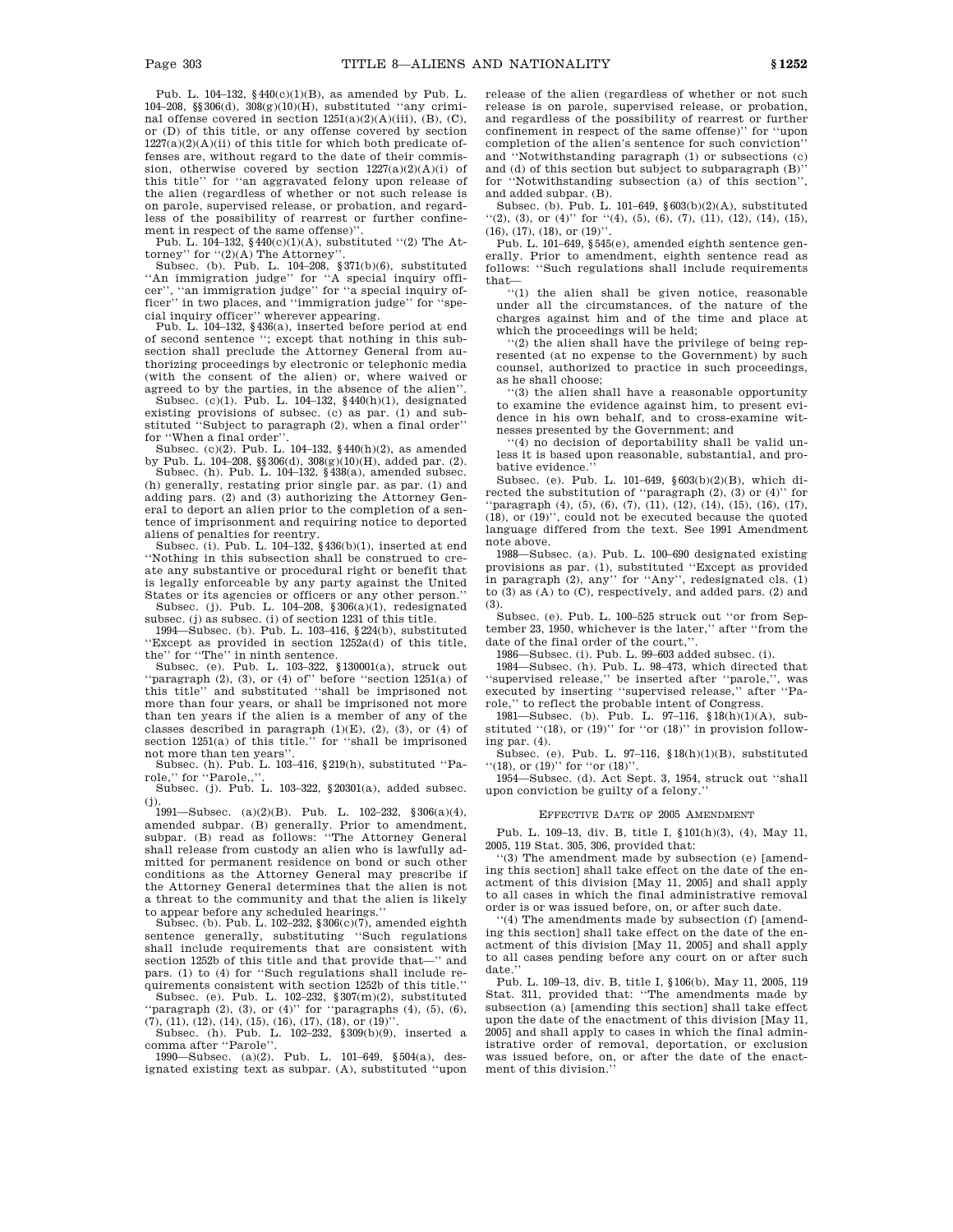## EFFECTIVE DATE OF 1996 AMENDMENTS

Pub. L. 104–208, div. C, title III, §306(c), Sept. 30, 1996, 110 Stat. 3009–612, as amended by Pub. L. 104–302, §2(1), Oct. 11, 1996, 110 Stat. 3657, provided that: ''(1) IN GENERAL.—Subject to paragraph (2), the

amendments made by subsections (a) and (b) [amending this section and section 1231 of this title and repealing section 1105a of this title] shall apply as provided under section 309 [8 U.S.C. 1101 note], except that subsection (g) of section 242 of the Immigration and Nationality Act [8 U.S.C. 1252(g)] (as added by subsection (a)), shall apply without limitation to claims arising from all past, pending, or future exclusion, deportation, or removal proceedings under such Act [8 U.S.C. 1101 et seq.].<br>"(2) LIMITATION.—Paragraph (1) shall not be consid-

ered to invalidate or to require the reconsideration of any judgment or order entered under section 106 of the Immigration and Nationality Act [former 8 U.S.C. 1105a], as amended by section 440 of Public Law 104–132.''

[Pub. L. 104–302, §2, Oct. 11, 1996, 110 Stat. 3657, provided that the amendment made by section 2(1) to section  $306(c)(1)$  of Pub. L. 104-208, set out above, is effective Sept. 30, 1996.]

Pub. L. 104–208, div. C, title III, §306(d), Sept. 30, 1996, 110 Stat. 3009–612, provided that the amendment made by section 306(d) is effective as if included in the enactment of the Antiterrorism and Effective Death Penalty Act of 1996, Pub. L. 104–132.

Amendment by section  $308(g)(10)(H)$  of Pub. L. 104–208 effective, with certain transitional provisions, on the first day of the first month beginning more than 180 days after Sept. 30, 1996, see section 309 of Pub. L. 104–208, set out as a note under section 1101 of this title.

Amendment by section 371(b)(6) of Pub. L. 104–208 effective Sept. 30, 1996, see section  $371(d)(1)$  of Pub. L. 104–208, set out as a note under section 1101 of this title.

For delayed effective date of amendment by section 440(c) of Pub. L. 104–132, see section 303(b)(2) of Pub. L. 104–208, set out as a note under section 1226 of this title.

Pub. L. 104–132, title IV, §436(b)(3), Apr. 24, 1996, 110 Stat. 1275, provided that: ''The amendments made by this subsection [amending this section and provisions set out as a note under section 1101 of this title] shall take effect as if included in the enactment of the Immigration and Nationality Technical Corrections Act of 1994 (Public Law 103–416).''

## EFFECTIVE DATE OF 1994 AMENDMENTS

Amendment by section 219(h) of Pub. L. 103–416 effective as if included in the enactment of the Immigration Act of 1990, Pub. L. 101–649, see section 219(dd) of Pub. L. 103–416, set out as a note under section 1101 of this title.

Pub. L. 103–416, title II, §224(c), Oct. 25, 1994, 108 Stat. 4324, provided that: ''The amendments made by this section [amending this section and section 1252a of this title] shall apply to all aliens whose adjudication of guilt or guilty plea is entered in the record after the date of enactment of this Act [Oct. 25, 1994].''

Pub. L. 103–322, title II, §20301(b), Sept. 13, 1994, 108 Stat. 1824, provided that: ''The amendment made by subsection (a) [amending this section] shall take effect October 1, 1994.''

#### EFFECTIVE DATE OF 1991 AMENDMENT

Amendment by section  $306(a)(4)$ , (c)(7) of Pub. L. 102–232 effective as if included in the enactment of the Immigration Act of 1990, Pub. L. 101–649, see section 310(1) of Pub. L. 102–232, set out as a note under section 1101 of this title.

Pub. L. 102–232, title III, §307(m), Dec. 12, 1991, 105 Stat. 1757, provided that the amendment made by section  $307(m)(2)$  of Pub. L.  $102-232$  is effective as if included in section 603(b) of the Immigration Act of 1990, Pub. L. 101–649.

#### EFFECTIVE DATE OF 1990 AMENDMENT

Pub. L. 101–649, title V, §504(c), Nov. 29, 1990, 104 Stat. 5050, provided that: ''The amendments made by this section [amending this section and section 1226 of this title] shall take effect on the date of the enactment of this Act [Nov. 29, 1990].''

Pub. L. 101–649, title V, §545(g), Nov. 29, 1990, 104 Stat. 5066, as amended by Pub. L. 104–208, div. C, title III, §308(b)(6)(B), Sept. 30, 1996, 110 Stat. 3009–623, provided that:

''(1) NOTICE-RELATED PROVISIONS.—

 $((A)$  Subsections (a), (b), (c), and (e)(1) of section 242B of the Immigration and Nationality Act [former 8 U.S.C. 1252b(a), (b), (c) and (e)(1)] (as inserted by the amendment made by subsection (a)), and the amendment made by subsection (e) [amending this section], shall be effective on a date specified by the Attorney General in the certification described in subparagraph (B), which date may not be earlier than 6 months after the date of such certification.

''(B) The Attorney General shall certify to the Congress when the central address file system (described in section 239(a)(4) [probably means  $239(a)(3)$ ] of the Immigration and Nationality Act) [8 U.S.C. 1229(a)(3)] has been established.

''(C) The Comptroller General shall submit to Congress, within 3 months after the date of the Attorney General's certification under subparagraph (B), a report on the adequacy of such system.

''(2) CERTAIN LIMITS ON DISCRETIONARY RELIEF; SANC-TIONS FOR FRIVOLOUS BEHAVIOR.—Subsections (d), (e)(2), and (e)(3) of section 242B of the Immigration and Nationality Act (as inserted by the amendment made by subsection (a)) shall be effective on the date of the enactment of this Act [Nov. 29, 1990].

''(3) LIMITS ON DISCRETIONARY RELIEF FOR FAILURE TO APPEAR IN ASYLUM HEARING.—Subsection (e)(4) of section 242B of the Immigration and Nationality Act (as inserted by the amendment made by subsection (a)) shall be effective on February 1, 1991.

''(4) CONSOLIDATION OF RELIEF IN JUDICIAL REVIEW.— The amendments made by subsection (b) [amending section 1105a of this title] shall apply to final orders of deportation entered on or after January 1, 1991.''

Amendment by section 603(b)(2) of Pub. L. 101–649 not applicable to deportation proceedings for which notice has been provided to the alien before Mar. 1, 1991, see section  $602(d)$  of Pub. L. 101–649, set out as a note under section 1227 of this title.

## EFFECTIVE DATE OF 1988 AMENDMENT

Pub. L. 100–690, title VII, §7343(c), Nov. 18, 1988, 102 Stat. 4470, provided that: ''The amendments made by subsections (a) and (b) [amending this section and section 1254 of this title] shall apply to any alien who has been convicted, on or after the date of the enactment of this Act [Nov. 18, 1988], of an aggravated felony.''

#### EFFECTIVE DATE OF 1984 AMENDMENT

Amendment by Pub. L. 98–473 effective Nov. 1, 1987, and applicable only to offenses committed after the taking effect of such amendment, see section  $235(a)(1)$ of Pub. L. 98–473, set out as an Effective Date note under section 3551 of Title 18, Crimes and Criminal Procedure.

#### EFFECTIVE DATE OF 1981 AMENDMENT

Amendment by Pub. L. 97–116 effective Dec. 29, 1981, see section 21(a) of Pub. L. 97–116, set out as a note under section 1101 of this title.

#### REGULATIONS

Pub. L. 101–649, title V, §545(d), Nov. 29, 1990, 104 Stat. 5066, provided that: ''Within 6 months after the date of the enactment of this Act [Nov. 29, 1990], the Attorney General shall issue regulations with respect to—

''(1) the period of time in which motions to reopen and to reconsider may be offered in deportation proceedings, which regulations include a limitation on the number of such motions that may be filed and a maximum time period for the filing of such motions; and